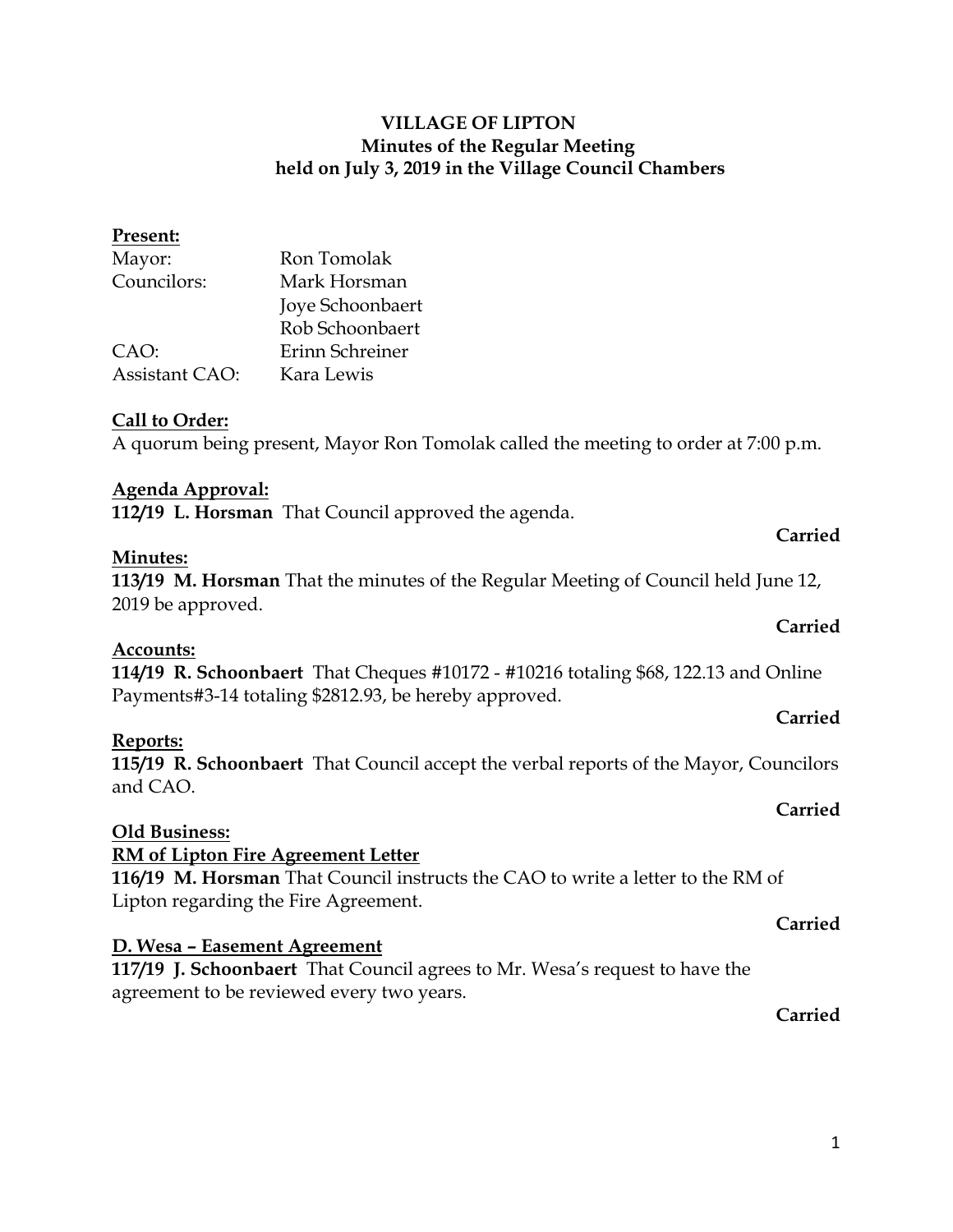### **Hall Chairs**

**118/19 L. Horsman** That we send back the scratched hall chairs for new chairs and that we send back the broken dolly for a new one. Also, we need to alter the Hall Rental Agreement to include that the chairs must be stacked 15 chairs high.

### **New Business:**

**June 2019 Financial Statement**

**119-19 M. Horsman** That Council approves the June 2019 Financial Statement, attached to and forming a part of these minutes, as presented.

### **May 2019 Bank Reconciliation Statements**

**120-19 L. Horsman** That Council approves the May 2019 bank reconciliation statements, that are unbalanced, and are attached to and forming a part of these minutes, as presented.

### **OH&S – Contravention Report**

**121-19 R. Schoonbaert** That Council accepts the June 2019 Contravention Notice prepared by J. Morgan from OH&S.

### **Connect Energy – SUMA Advantage Program**

**122-19 J. Schoonbaert** That Council agrees to sign up to the Connect Energy Program through the SUMA Advantage Program.

### **W. Reinhart – Tree Removal Request**

**123-19 R. Schoonbaert** That Council approves the request from W. Reinhart to remove three trees from the front of the property.

### **Village of Lipton – Harassment Policy**

**124-19 L. Horsman** That Council approves the Village of Lipton Harassment Policy.

### **Asset Management – Course Information**

**125-19 M. Horsman** That Council acknowledges the Asset Management Course information provided by FCM.

### **Council went in-camera at 8:50 pm to discuss agenda item F8. Council resumed their regular meeting at 8:53 pm.**

### **Carried**

**Carried**

### **Carried**

# **Tabled**

### **Carried**

**Carried**

**Carried**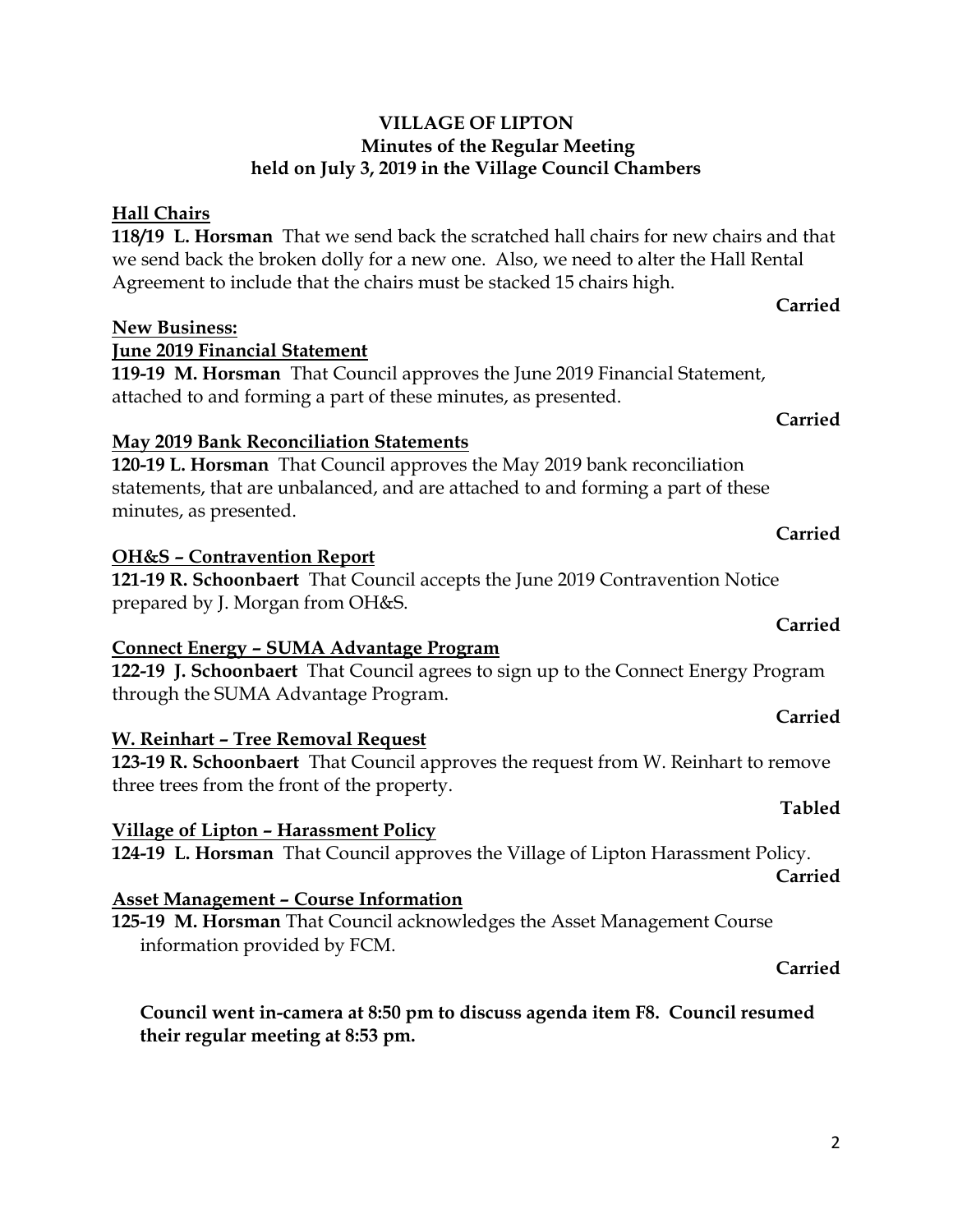### **Surrender of Property**

**126-19 J. Schoonbaert** That Council accepts the proposal from BDO Canada for the surrender of Lot 3, Block 17, Plan EW1316.

### **Carried**

### **Qu'Appelle Valley Regional Pool Steering Committee – Funding Request**

**127-19 J. Schoonbaert** That Council agrees to donate \$365.00 to the Qu'Appelle Valley Regional Pool Steering Committee to aid them with their pool feasibility study.

### **2019 List of Land in Arrears**

**128-19 M. Horsman** – That Council accepts the 2019 List of Land in Arrears, attached to and forming a part of these minutes, as presented.

### **Lipton Library – 2017 List of Expenses**

**129-19 R. Schoonbaert** That Council acknowledges the receipt of 2017 list of expenses from the Lipton Library as presented.

### **NVWM – Combining Offices**

**130-19 L. Horsman** That Council instructs the CAO to write a proposal to North Valley Waste Management offering them a 6 month trial of having their secretarial and bookkeeping services done by the Village Office staff.

### **Subdivision of Lot F, Block 17**

**131-19 M. Horsman** That Council instructs the CAO to start the subdivision of Lot F, Block 17.

### **K. Lewis – Signing Authority**

**132-19 R. Schoonbaert** That Council gives their permission to have Kara Lewis as a signing authority for the Village of Lipton.

### **Bylaw Enforcement Officer Report – June 19, 2019**

**133-19 R. Schoonbaert** That the Bylaw Enforcement Officer's report for June 19, 2019 be accepted as presented.

### **Bylaw Enforcement Officer Report – June 05, 2019**

**134-19 L. Horsman** That the Bylaw Enforcement Officer's report for June 5, 2019 be accepted as presented. **Carried**

# **Carried**

**Carried**

### **Carried**

### **Carried**

### **Carried**

# **Carried**